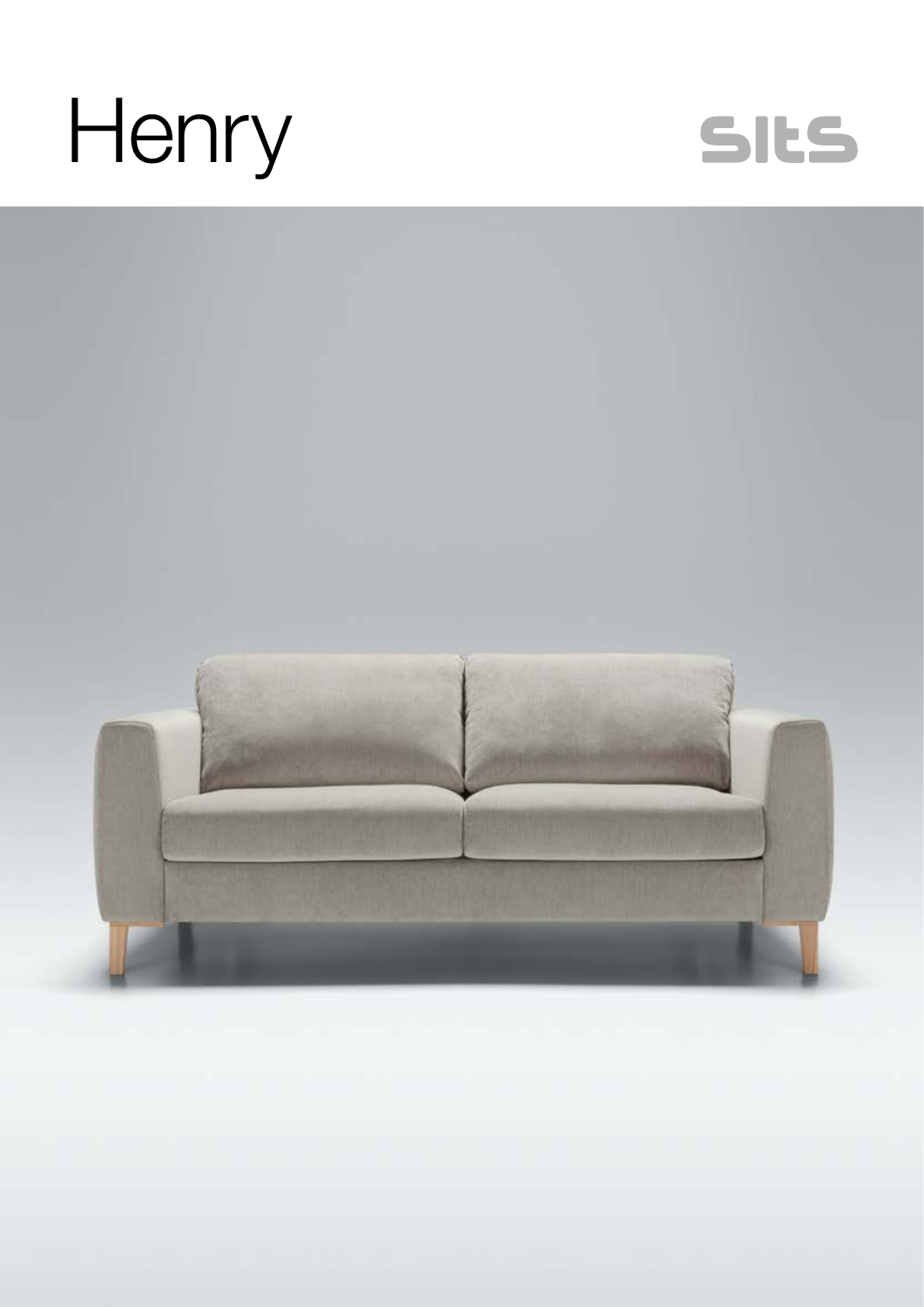| <b>UPHOLSTERY</b> | <b>COMFORTS</b>        | <b>COVERS</b> |
|-------------------|------------------------|---------------|
| fabric            | standard<br><b>STD</b> | fixed<br>FC   |

All drawings shown height with leg no. 141A H-15. Two mattresses available: bonell and foam.





armchair sofa bed





3 seater sofa bed





4 seater sofa bed







set 1 right / or left 3 seater sofa bed left / or right + chaiselongue box right / or left



set 2 right / or left 4 seater sofa bed left / or right + chaiselongue box right / or left